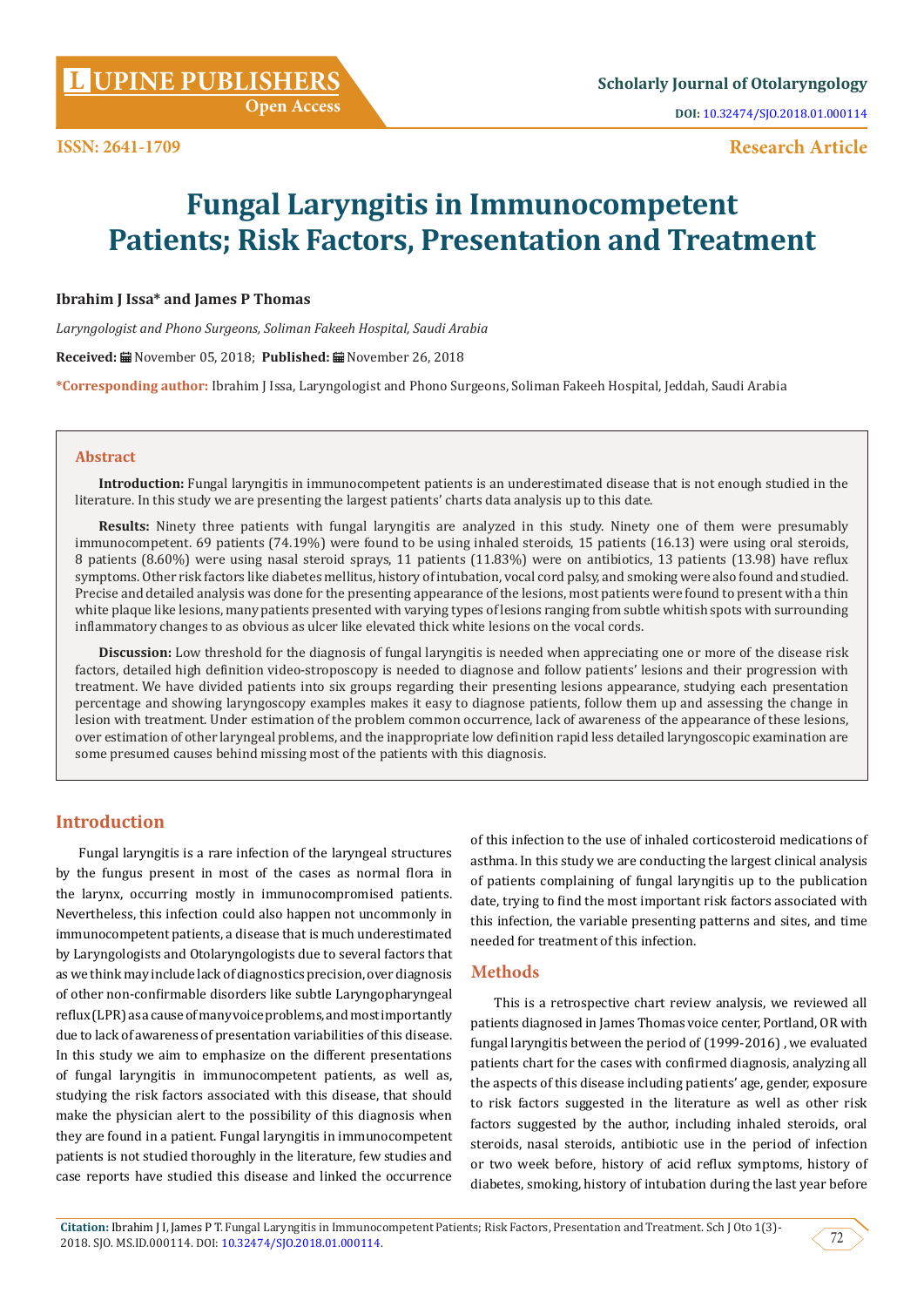diagnosis, history of immunosuppression, history of radiotherapy or chemotherapy during the last year before diagnosis, evidence of any vocal cord abnormality preceding and during the period of infection. Diagnosis of fungal laryngitis was clinical, based on patient's history including the onset of the problem and its close relation with the risk factors combined with inflammatory changes of the vocal cords that represent candida whitish discoloration associated with rapid and obvious improvement on antifungal tablets in subsequent follow up laryngoscopies. Biopsy and swap cultures were not needed for diagnosis due to the resolution of the infection before the expected time of biopsy results and the need for invasive procedure with Potential complications to have them, adding to that, the fact that laryngeal Candida responds extremely well to treatment, which makes the option of a biopsy unappealing. We needed to biopsy four cases were the improvement was slow and lesions were more suspicious of a malignant process, and the histopathology result came out confirming the presence of candida element with inflammatory changes [1]. We have also studied the way of presentation those patients presented with, including the site of involvement, symptoms on presentation, and the variation of lesions' appearance, using the records of the patients' examination with high definition laryngoscopes and stroboscope. We evaluated the previous diagnoses patients were labeled with before presenting to us, trying to find the cause of diagnosis delay if present and the other diagnoses physicians are mislabeling patients with, and the cause behind that. Lastly, we calculated the time needed for cure of fungal laryngitis in our patients using our treatment protocol which is based on oral Fluconazole (200mg for the first day and then 100mg till complete resolution of the infection), minimize the theoretical risk factors, use of laryngeal gargles after inhaled steroids for patients who need to use them [2-4].

#### **Results**



Ninety three patients with the diagnosis of fungal laryngitis were included to our study, thirty four males and fifty nine females, with ages ranging from 17 to 93 (mean=58.74). Six of these patients had a recurrent infection more than three times over a period of five years. Among those patients; 69 patients(74.19%) were using corticosteroid inhalers, 15 patients(16.13%) were using oral steroids, 8 patients(8.60%) were using steroid nasal sprays, 11

patients(11.83%) were on antibiotics for at least one week during the period of the infection or two week before, 13 patients(13.98%) were complaining of acid reflux symptoms including heart burn, and throat clearing , 15 patients(16.13%) were diabetics, 9 patients(9.68%) were currently smoking, 38 patients(40.86%) were ex- smokers, 6 patients(6.45%) were having vocal cord palsy, 9 patients(9.68%) were intubated during the last year before infection, 2 patients(2.15%) were immunocompromised, and the other 91 cases were immunocompetent (Figure 1). Most of those patients presented complaining of Dysphonia alone as the main symptom (84 patients = 90.32%), see Table 1 for the list of symptoms at presentation. True vocal cords were the most affected laryngeal site with fungal inflammation (92 patients), 5 patients had a defuse infection in all the larynx, 4 patients have the arytenoids affected with the vocal cords, one patient with epiglottic involvement, and one patient with false vocal cord involvement (Table 1). Most of the patients (27 patients =  $29.03\%$ ) presented with a white thin "faint" plaque like lesion, 16 patients(17.20%) presented with thick kind of white plaque like lesion, 18 patients(19.35%) presented with white thick discharge that is not coughed up or cleared, 14 patients(15.05%) presented with white spots and nodular patterned lesions, 16 patients(17.20%) presented with white non elevated area of fainting blood vessels and surrounding inflammation and increased vascularity, 2 patients(2.15%) presented with thick and deep white ulcers (Figure 2). Treatment with antifungal oral agents were enough to cure all the cases but it needed varying time length of treatment ranging from one to twelve weeks, with most of the patients cured after 4 week course of Fluconazole (Figure 3). It represents the period of Fluconazole treatment needed to cure laryngeal candida in our study. Notice that most patients needed 2-4 weeks period of Fluconazole.

#### **Table 1:**

| <b>Main Presenting Symptom</b> | <b>Number of Patients</b> |
|--------------------------------|---------------------------|
| Dysphonia                      | 84                        |
| Dysphagia                      |                           |
| Difficulty breathing           |                           |
| Cough                          |                           |
| Throat pain                    |                           |



**Citation:** Ibrahim J I, James P T. Fungal Laryngitis in Immunocompetent Patients; Risk Factors, Presentation and Treatment. Sch J Oto 1(3)- 2018. SIO. MS.ID.000114. DOI: 10.32474/SIO.2018.01.000114.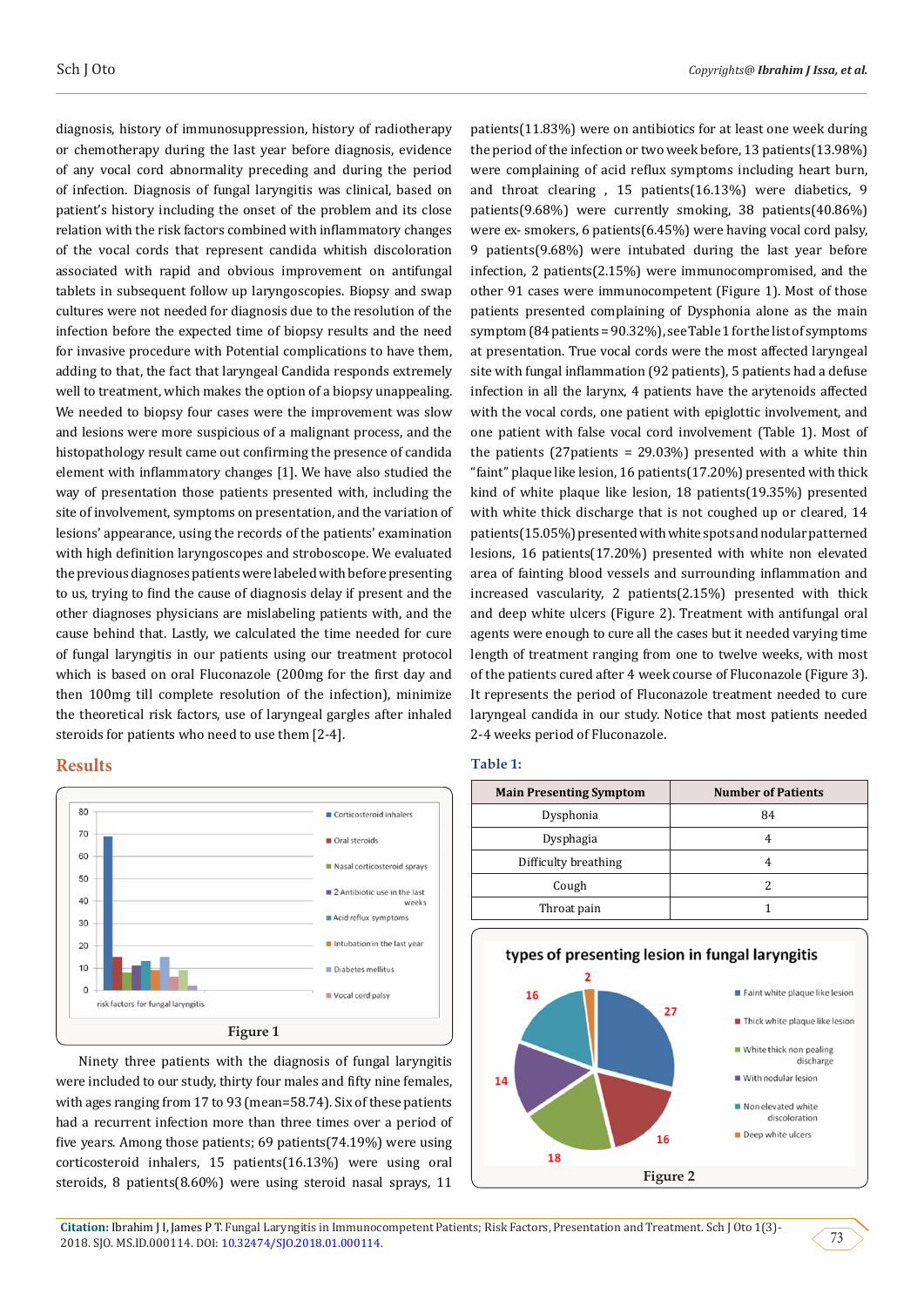

## **Discussion**

Fungal laryngitis is a rare disease that is known to be seen in immunocompromised patients, nevertheless, this disease is being more often seen in immunocompetent patients recently as well, which might be due to the development of high definition laryngoscopes and increase physician's awareness about this disease with time. We think that fungal laryngitis in immunocompetent patients is still underestimated and frequently missed by otolaryngologists due to many reasons including the varying degrees of presentations the lesion of the fungal infection could present with along the laryngeal mucosa, sometimes subtle faint changes may lead to this diagnosis that might not be noticed in a rapid look at the vocal cord with mirror examination or even laryngoscopes, but could appear obviously in a detailed high definition laryngoscopy especially when the examiner is anticipating it by knowing the risk factors that might be involved and the changes that he/she is looking for. Moreover, we think that other laryngeal problems that have subtle and vague presentation such as laryngopharyngeal reflux (LPR) might be over diagnosed in patients without obviously seen lesion in a way to justify patient's vocal cord dysfunction, leading to label patients with this diagnosis and prescribing them an almost lifelong treatment without much improvement on his/her vocal abilities, while in most of the cases a more real problem such as fungal infection could be seen by a detailed and comprehensive exam and treated with 2-4 weeks of antifungal tablet. This condition is not well studied in the literature, few articles talk about the occurrence of these infections in immunocompetent people, although they are not uncommonly present, the thing that decrease physician's awareness of such a disease and its mode of presentation and progression [5,6]. Among the ninety three patients included in this study we found several types of presentation of fungal laryngitis that ranges from an obvious thick white fungal plaque to a very tiny smooth faint white spots that need very detailed exam to notice them. We divided patients into six major groups according to the types of presentation, so it may become easier to other otolaryngologists to notice these changes.



Figure 4: Different degrees of thin faint white plaque like lesions.



**Figure 5:** This is the same patient with a thick white plaque like lesion, before treatment (left and middle), and after treatment.



Figure 6: This represent the different appearance between the discharge type (Left), the ulcer type (Middle), and the discoloration type (Right).



**Figure 7:** This the same patient with the nodular type lesion (Left), with strobe light on (Middle), and after treatment (Right).

All these lesions were associated with vocal cord stiffness and decrease mucosal wave vibration on stroposcopy, sometimes causing mass effect due to its elevated nature which explains the vocal dysfunction most patients complained of. Most of the patients (27 patients=29.03%) presented with a faint white plaque covering part of the vocal cord edge and surrounded by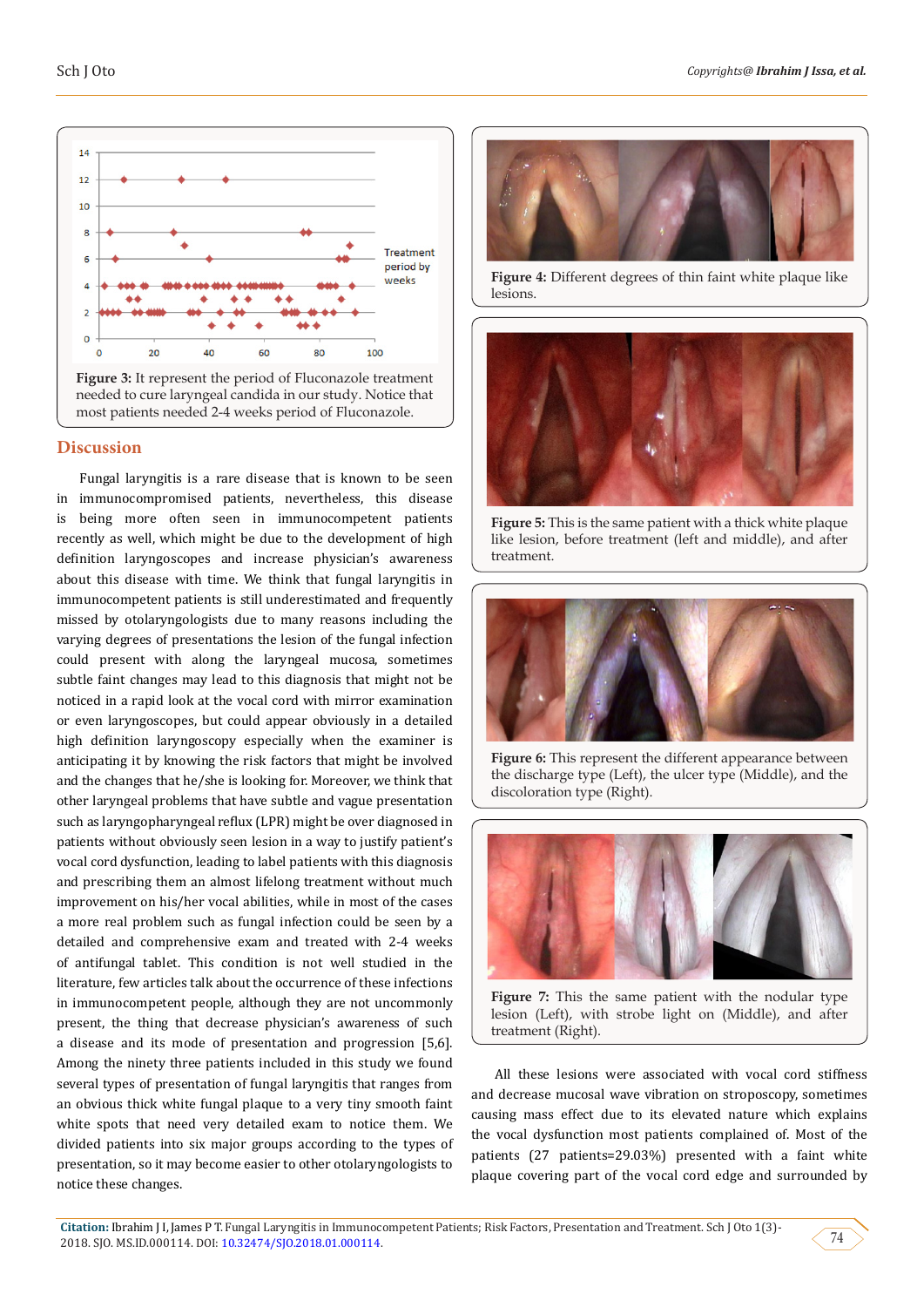inflammatory reaction causing decrease mucosal wave vibration (Figure 4), sixteen patients presented with a thicker more elevated and more prominent white scar like plaque that could be misdiagnosed as post-surgical scar or tumor growth (Figure 5). Eighteen patients presented with a thick milky white non coughed or cleared discharge that was sticking to specific place over the vocal cord and surrounded by inflammatory changes and vocal cord stiffness. sixteen patients presented with smooth non elevated whitish discoloration with fainting of blood vessels, surrounded by increased vascularity and vocal cord stiffness. Fourteen patients presented with nodular white elevated lesions or flat white spots that adversely affect the vibratory margin of the vocal cord and causing dysphonia. And two patients presented with a severe form of deep and thick ulcer-like white elevated lesion on the vocal cords (Figures 6 & 7). This the same patient with the nodular type lesion (Left), with strobe light on (Middle), and after treatment (Right).

Obviously, some of those patients needed a detailed and patient exam to make it possible for these lesions to show, because a rapid laryngoscopy that doesn't pay much attention to these simple changes may miss the correct the diagnosis and treat the patient empirically with anti-reflux treatment or speech therapy.

And that is why we studied the previous diagnoses our patients have been labeled of before they presented to us since the time, they started to have symptoms [7,8]. This analysis revealed that 17 patients were diagnosed and treated for laryngopharyngeal reflux(LPR), 11 patients were diagnosed to have bacterial infection in the throat, larynx or sinuses and treated with antibiotics, 10 patients were diagnosed with some sort of airway allergy and treated with anti-allergic medications and steroids, 10 patients were diagnosed to have a mass lesion on the vocal cords varying between a polyp, a nodule, and leukoplakia, one patient was diagnosed to have viral ulcer of the vocal cord and treated with antiviral medications. All those patients didn't improve on the treatment prescribed according to these diagnoses and came for second opinion. This clarifies similarities between fungal infection presentation and other more diagnosed diseases and gives and impression that many of these diseases are over-diagnosed and could be more accurately diagnosed when the type of presentation and appearance of fungal laryngitis became more known and popular between otolaryngologists, and when risk factors of this disease are much appreciated. Analysis of presumed risk factors was very important in the sense that it may give a hint to the examiner to be more detailed and to look for the previously described lesions when one or more of these risk factors are present. Among the ninety three patients included in our study just two of them carry the risk of immunocompromised status due to using immunosuppressing medications, while the other ninety one patients were presumably immunocompetent; 96 patients (74.19%) were using corticosteroid inhalers for other reasons during at least the last week before symptoms, 32 of them have this risk factor as the only risk factor among the factors studied in this research, and six of them has this problem recurrent more than

three times over a period of five years of the use of inhalers. Other risk factors studied in this research include the use of oral steroids, the use of nasal steroids, the use of broad spectrum antibiotics in the last 2 weeks before symptoms, others include diabetes mellitus, smoking, radiotherapy or chemotherapy exposure, evidence of acid reflux disease symptoms like heart burn, being intubated in the last year before diagnosis, or having one or two vocal cord palsy that may affect the normal touching between the vocal cord and hence the possible growth of candida. It's important to mention that many patients have multiple risk factors and as (Figure 8) shows just a minority of those patients have only one or two risk factors not combined with the inhaled steroids, while almost half of the patients have inhaled steroid as the only risk factor, this gives an impression that the main factor in those patients' history is using inhaled steroids rather than having diabetes or being smokers for example.





**Figure 9:** An example of a patient with right vocal cord palsy as the only risk factor of his fungal infection before and after treatment.

Figure 8 Interestingly we found that two of our patients have used only nasal corticosteroid sprays during the two weeks before symptoms, which might increase the awareness of the effect of these sprays use on long term. Four patients among the six with vocal cord palsy had no other risk factors, which might also make us think of the probability of vocal cord irregular or absent movement as a good media for fungus growth (Figure 9). It's important here to say that six of our patients didn't have any of the studied risk